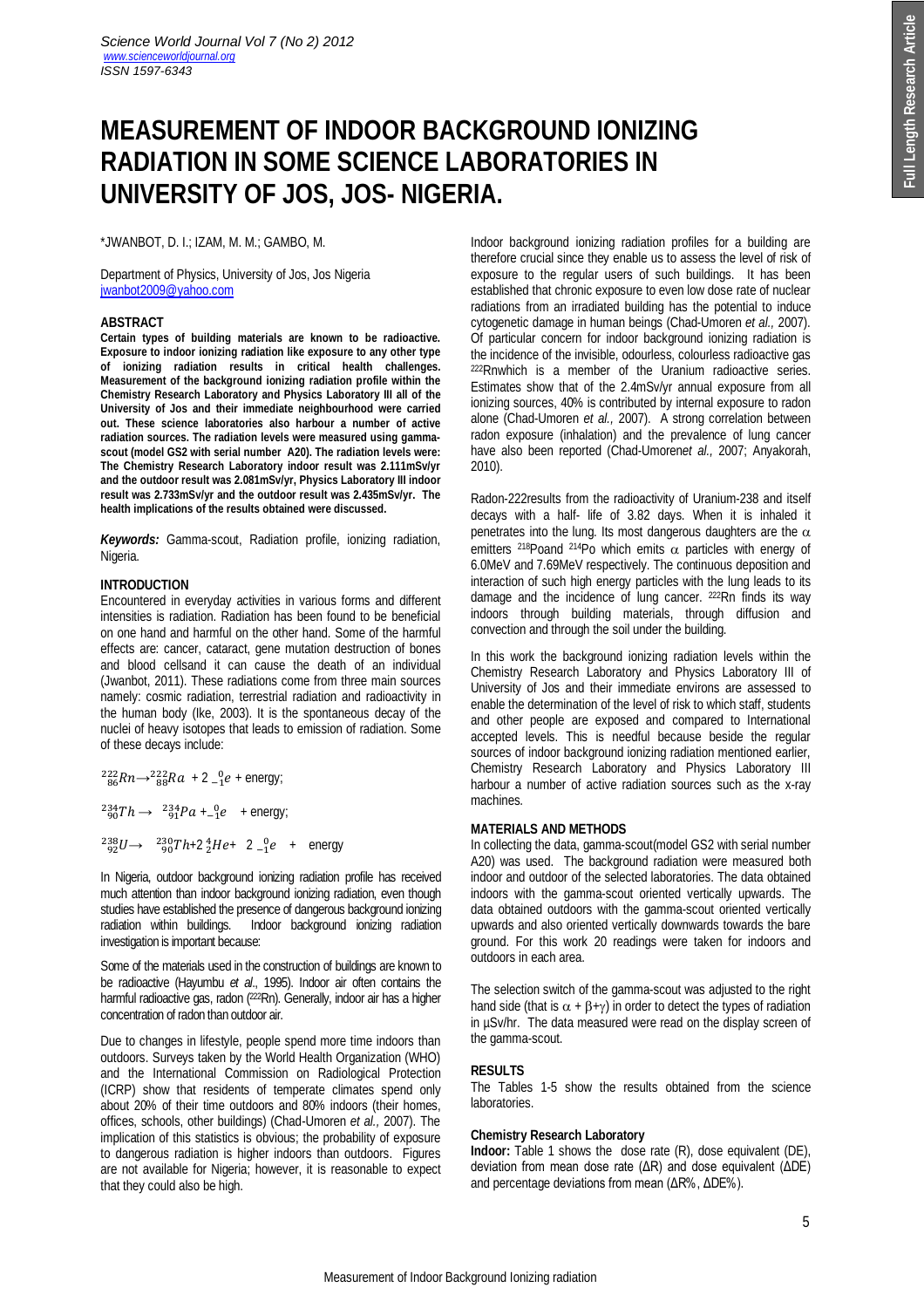## **TABLE 1. UPWARD ORIENTATION OF GAMMA-SCOUT SENSOR OF CHEMISTRY RESEARCH LABORATORY INDOOR RESULTS.**

| Dose<br>rate, R<br>(µSv/hr) | ΔR<br>$(\mu Sv/hr)$ | ΔR%   | Dose<br>equivalent,<br>DE(mSv/yr) | ΔDE<br>(mSv/yr) | ΔDE%  |
|-----------------------------|---------------------|-------|-----------------------------------|-----------------|-------|
| 0.25                        | 0.01                | 4.00  | 2.190                             | 0.079           | 3.61  |
| 0.29                        | 0.05                | 17.24 | 2.540                             | 0.429           | 16.89 |
| 0.27                        | 0.03                | 11.11 | 2.365                             | 0.254           | 10.74 |
| 0.23                        | $-0.01$             | 4.35  | 2.015                             | $-0.096$        | 4.76  |
| 0.27                        | 0.03                | 11.11 | 2.365                             | 0.254           | 10.74 |
| 0.22                        | $-0.02$             | 9.09  | 1.927                             | $-0.184$        | 9.55  |
| 0.27                        | 0.03                | 11.11 | 2.365                             | 0.254           | 10.74 |
| 0.23                        | $-0.01$             | 4.35  | 2.015                             | $-0.096$        | 4.76  |
| 0.23                        | $-0.01$             | 4.35  | 2.015                             | $-0.096$        | 4.76  |
| 0.22                        | $-0.02$             | 9.09  | 1.927                             | $-0.184$        | 9.55  |
| 0.23                        | $-0.01$             | 4.35  | 2.015                             | $-0.096$        | 4.76  |
| 0.30                        | 0.06                | 20.00 | 2.628                             | 0.517           | 19.67 |
| 0.24                        | 0.00                | 0.00  | 2.102                             | $-0.009$        | 0.43  |
| 0.23                        | $-0.01$             | 4.35  | 2.015                             | $-0.096$        | 4.76  |
| 0.25                        | 0.01                | 4.00  | 2.190                             | 0.079           | 3.61  |
| 0.18                        | $-0.06$             | 33.33 | 1.577                             | $-0.534$        | 33.86 |
| 0.20                        | $-0.04$             | 20.00 | 1.752                             | $-0.359$        | 20.49 |
| 0.21                        | $-0.03$             | 14.29 | 1.840                             | $-0.271$        | 14.73 |
| 0.25                        | 0.01                | 4.00  | 2.190                             | 0.079           | 3.61  |
| 0.25                        | 0.01                | 4.00  | 2.190                             | 0.079           | 3.61  |

Mean dose equivalent, DE=2.111 mSv/yr

**Outdoor:** Tables 2 and 3 shows the dose rate (R), dose equivalent (DE), deviation from mean dose rate (ΔR) and dose equivalent (ΔDE) and percentage deviations from mean (ΔR%, ΔDE%).

# **TABLE 2. UPWARD ORIENTATION OF GAMMA-SCOUT SENSOR OF CHEMISTRY RESEARCH LABORATORY OUTDOOR RESULTS.**

| Dose<br>rate, R<br>$(\mu Sv/hr)$ | ΔR<br>$(\mu Sv/hr)$ | ΔR%   | Dose<br>equivalent,<br>DE(mSv/yr) | ΔDE<br>(mSv/yr) | ΔDE <sup>%</sup> |
|----------------------------------|---------------------|-------|-----------------------------------|-----------------|------------------|
| 0.21                             | $-0.03$             | 14.29 | 1.840                             | $-0.241$        | 13.10            |
| 0.17                             | $-0.07$             | 41.18 | 1.489                             | $-0.592$        | 39.76            |
| 0.25                             | 0.01                | 4.00  | 2.190                             | 0.109           | 4.98             |
| 0.27                             | 0.03                | 11.11 | 2.365                             | 0.284           | 12.01            |
| 0.27                             | 0.03                | 11.11 | 2.365                             | 0.284           | 12.01            |
| 0.26                             | 0.02                | 7.69  | 2.278                             | 0.197           | 8.65             |
| 0.23                             | $-0.01$             | 4.35  | 2.015                             | $-0.066$        | 3.28             |
| 0.28                             | 0.04                | 14.29 | 2.453                             | 0.372           | 15.17            |
| 0.23                             | $-0.01$             | 4.35  | 2.015                             | $-0.066$        | 3.28             |
| 0.28                             | 0.04                | 14.29 | 2.453                             | 0.372           | 15.17            |
| 0.23                             | $-0.01$             | 4.35  | 2.015                             | $-0.066$        | 3.28             |
| 0.20                             | $-0.04$             | 20.00 | 1.752                             | $-0.329$        | 18.78            |
| 0.20                             | $-0.04$             | 20.00 | 1.752                             | $-0.329$        | 18.78            |
| 0.28                             | 0.04                | 14.29 | 2.453                             | 0.372           | 15.17            |
| 0.25                             | 0.01                | 4.00  | 2.190                             | 0.109           | 4.98             |
| 0.27                             | 0.03                | 11.11 | 2.365                             | 0.284           | 12.01            |
| 0.21                             | $-0.03$             | 14.29 | 1.840                             | $-0.241$        | 13.10            |
| 0.25                             | 0.01                | 4.00  | 2.190                             | 0.109           | 4.98             |
| 0.21                             | $-0.03$             | 14.29 | 1.840                             | $-0.241$        | 13.10            |
| 0.20                             | $-0.04$             | 20.00 | 1.752                             | $-0.329$        | 18.78            |

Mean dose equivalent, DE=2.081 mSv/yr

# **TABLE 3. DOWNWARD ORIENTATION OF GAMMA-SCOUT SENSOR OF CHEMISTRY RESEARCH LABORATORY OUTDOOR RESULTS.**

| Dose<br>rate, R<br>$(\mu Sv/hr)$ | ΔR<br>(µSv/hr)                           | ΔR%   | Dose<br>equivalent,<br>DE(mSv/yr) | ΔDE<br>(mSv/yr) | ΔDE%  |  |  |
|----------------------------------|------------------------------------------|-------|-----------------------------------|-----------------|-------|--|--|
| 0.23                             | $-0.01$                                  | 4.35  | 2.015                             | $-0.079$        | 3.92  |  |  |
| 0.25                             | 0.01                                     | 4.00  | 2.190                             | 0.096           | 4.38  |  |  |
| 0.27                             | 0.03                                     | 11.11 | 2.365                             | 0.271           | 11.46 |  |  |
| 0.25                             | 0.01                                     | 4.00  | 2.190                             | 0.096           | 4.38  |  |  |
| 0.25                             | 0.01                                     | 4.00  | 2.190                             | 0.096           | 4.38  |  |  |
| 0.25                             | 0.01                                     | 4.00  | 2.190                             | 0.096           | 4.38  |  |  |
| 0.21                             | $-0.03$                                  | 14.29 | 1.840                             | $-0.254$        | 13.80 |  |  |
| 0.21                             | $-0.03$                                  | 14.29 | 1.840                             | $-0.254$        | 13.80 |  |  |
| 0.25                             | 0.01                                     | 4.00  | 2.190                             | 0.096           | 4.38  |  |  |
| 0.27                             | 0.03                                     | 11.11 | 2.365                             | 0.271           | 11.46 |  |  |
| 0.23                             | $-0.01$                                  | 4.35  | 2.015                             | $-0.079$        | 3.92  |  |  |
| 0.25                             | 0.01                                     | 4.00  | 2.190                             | 0.096           | 4.38  |  |  |
| 0.20                             | $-0.04$                                  | 20.00 | 1.752                             | $-0.342$        | 19.52 |  |  |
| 0.26                             | 0.02                                     | 7.69  | 2.278                             | 0.184           | 8.08  |  |  |
| 0.25                             | 0.01                                     | 4.00  | 2.190                             | 0.096           | 4.38  |  |  |
| 0.27                             | 0.03                                     | 11.11 | 2.365                             | 0.271           | 11.46 |  |  |
| 0.23                             | $-0.01$                                  | 4.35  | 2.015                             | $-0.079$        | 3.92  |  |  |
| 0.21                             | $-0.03$                                  | 14.29 | 1.840                             | $-0.254$        | 13.80 |  |  |
| 0.21                             | $-0.03$                                  | 14.29 | 1.840                             | $-0.254$        | 13.80 |  |  |
| 0.23                             | $-0.01$                                  | 4.35  | 2.015                             | $-0.079$        | 3.92  |  |  |
|                                  | taaleyiyna aanh acaM<br>$DE-2004$ msulve |       |                                   |                 |       |  |  |

Mean dose equivalent, DE=2.094 mSv/yr

### **Physics Laboratory III**

**Indoor:** Table 4 shows the dose rate (R), dose equivalent (DE), deviation from mean dose rate (ΔR) and dose equivalent (ΔDE) and percentage deviations from mean (ΔR%, ΔDE%).

| TABLE 4. UPWARD ORIENTATION OF GAMMA-SCOUT      |  |
|-------------------------------------------------|--|
| SENSOR OF PHYSICS LABORATORY III INDOOR RESULTS |  |

| Dose<br>rate, R<br>(µSv/hr) | ΔR<br>(uSv/hr) | ΔR%   | Dose<br>equivalent,<br>DE(mSv/yr) | <b>ADE</b><br>(mSv/yr) | ΔDE%  |
|-----------------------------|----------------|-------|-----------------------------------|------------------------|-------|
| 0.33                        | 0.02           | 6.06  | 2.891                             | 0.158                  | 5.47  |
| 0.27                        | $-0.04$        | 14.81 | 2.365                             | $-0.368$               | 15.56 |
| 0.29                        | $-0.02$        | 6.90  | 2.540                             | $-0.193$               | 7.60  |
| 0.36                        | 0.05           | 13.89 | 3.154                             | 0.421                  | 13.35 |
| 0.35                        | 0.04           | 11.43 | 3.066                             | 0.333                  | 10.86 |
| 0.35                        | 0.04           | 11.43 | 3.066                             | 0.333                  | 10.86 |
| 0.35                        | 0.04           | 11.43 | 3.066                             | 0.333                  | 10.86 |
| 0.25                        | $-0.06$        | 24.00 | 2.190                             | $-0.543$               | 24.79 |
| 0.29                        | $-0.02$        | 6.90  | 2.540                             | $-0.193$               | 7.60  |
| 0.28                        | $-0.03$        | 10.71 | 2.453                             | $-0.280$               | 11.41 |
| 0.34                        | 0.03           | 8.82  | 2.978                             | 0.245                  | 8.23  |
| 0.28                        | $-0.03$        | 10.71 | 2.453                             | $-0.280$               | 11.41 |
| 0.28                        | $-0.03$        | 10.71 | 2.453                             | $-0.280$               | 11.41 |
| 0.34                        | 0.03           | 8.82  | 2.978                             | 0.245                  | 8.23  |
| 0.33                        | 0.02           | 6.06  | 2.891                             | 0.158                  | 5.47  |
| 0.33                        | 0.02           | 6.06  | 2.891                             | 0.158                  | 5.47  |
| 0.35                        | 0.04           | 11.43 | 3.066                             | 0.333                  | 10.86 |
| 0.33                        | 0.02           | 6.06  | 2.891                             | 0.158                  | 5.47  |
| 0.31                        | 0.00           | 0.00  | 2.716                             | $-0.017$               | 0.63  |
| 0.23                        | $-0.08$        | 34.78 | 2.015                             | $-0.718$               | 35.63 |

Mean dose equivalent, DE=2.733 mSv/yr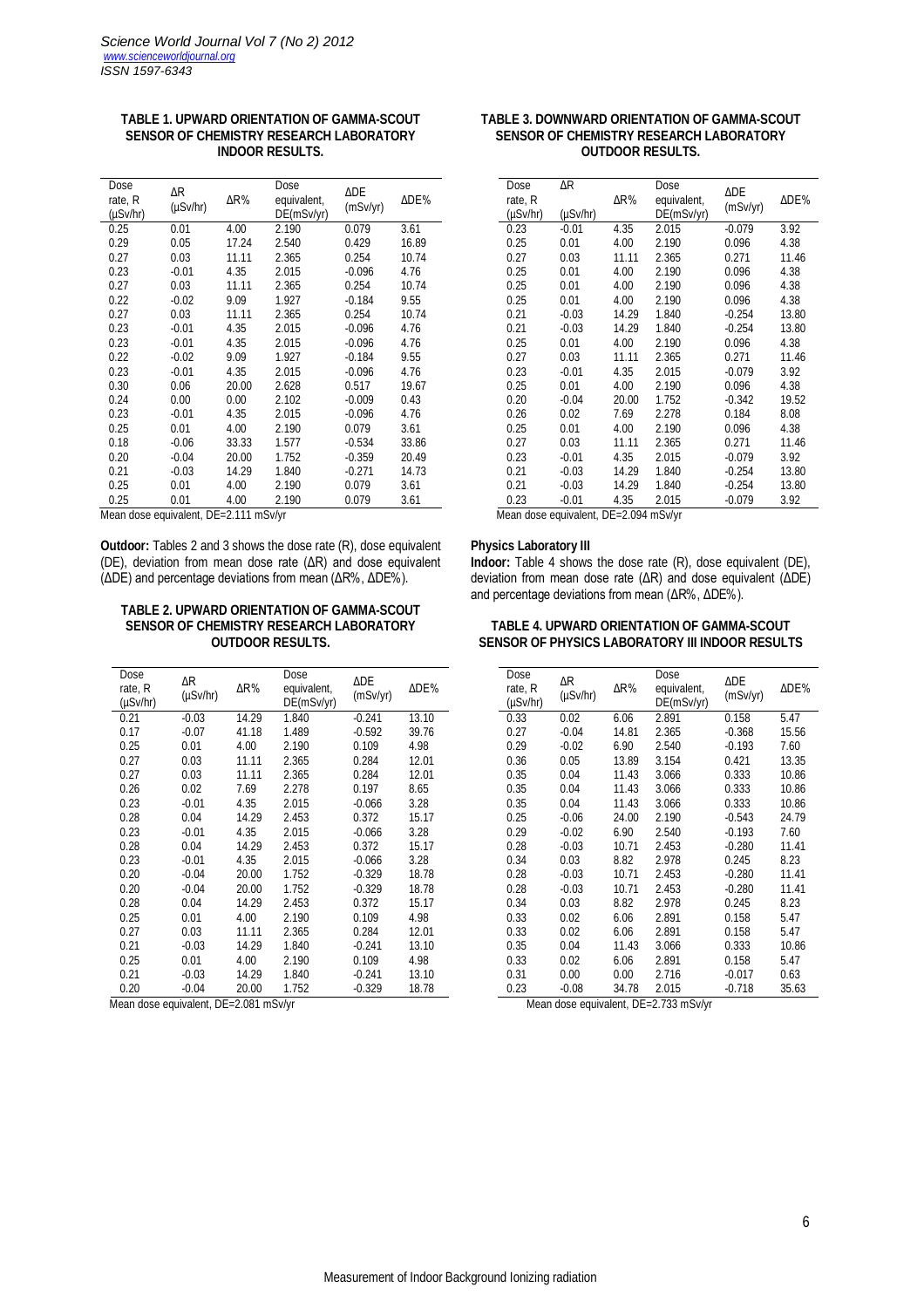# **OUTDOOR**

Tables 4 and 5 shows result for dose rate (R), dose equivalent (DE), deviation from mean dose rate (ΔR) and dose equivalent (ΔDE) and percentage deviations from mean (ΔR%, ΔDE%).

**TABLE 5. UPWARD ORIENTATION OF GAMMA-SCOUT SENSOR OF PHYSICS LABORATORY III OUTDOOR RESULTS.**

| Dose     | ΔR       |        | Dose        |          |       |
|----------|----------|--------|-------------|----------|-------|
| rate, R  |          | ΔR%    | equivalent, | ΔDE      | ΔDE%  |
| (µSv/hr) | (µSv/hr) |        | DE(mSv/yr)  | (mSv/yr) |       |
| 0.26     | $-0.02$  | 7.69   | 2.278       | $-0.157$ | 6.89  |
| 0.24     | $-0.04$  | 16.67  | 2.102       | $-0.333$ | 15.84 |
| 0.37     | 0.09     | 24.32  | 3.241       | 0.806    | 24.87 |
| 0.29     | 0.01     | 3.45   | 2.540       | 0.105    | 4.13  |
| 0.32     | 0.04     | 12.50  | 2.803       | 0.368    | 13.13 |
| 0.35     | 0.07     | 20.00  | 3.066       | 0.631    | 20.58 |
| 0.35     | 0.07     | 20.00  | 3.066       | 0.631    | 20.58 |
| 0.25     | $-0.03$  | 12.00  | 2.190       | $-0.245$ | 11.19 |
| 0.23     | $-0.05$  | 21.74  | 2.015       | $-0.420$ | 20.84 |
| 0.21     | $-0.07$  | 33.33  | 1.840       | $-0.595$ | 32.34 |
| 0.29     | 0.01     | 3.45   | 2.540       | 0.105    | 4.13  |
| 0.25     | $-0.03$  | 12.00  | 2.190       | $-0.245$ | 11.19 |
| 0.25     | $-0.03$  | 12.00  | 2.190       | $-0.245$ | 11.19 |
| 0.33     | 0.05     | 15.15  | 2.891       | 0.456    | 15.77 |
| 0.32     | 0.04     | 12.50  | 2.803       | 0.368    | 13.13 |
| 0.29     | 0.01     | 3.45   | 2.540       | 0.105    | 4.13  |
| 0.31     | 0.03     | 9.68   | 2.716       | 0.281    | 10.35 |
| 0.14     | $-0.14$  | 100.00 | 1.226       | $-1.209$ | 98.61 |
| 0.24     | $-0.04$  | 16.67  | 2.102       | $-0.333$ | 15.84 |
| 0.27     | $-0.01$  | 3.70   | 2.365       | $-0.070$ | 2.96  |

Mean dose equivalent, DE=2.435 mSv/yr

# **TABLE 5. DOWNWARD ORIENTATION OF GAMMA-SCOUT SENSOR OF PHYSICS LABORATORY III OUTDOOR RESULTS.**

| Dose<br>rate, R<br>$(\mu Sv/hr)$ | ΔR<br>$(\mu Sv/hr)$ | ΔR%   | Dose<br>equivalent,<br>DE(mSv/yr) | ΔDE<br>(mSv/yr) | ΔDE%  |
|----------------------------------|---------------------|-------|-----------------------------------|-----------------|-------|
| 0.26                             | $-0.03$             | 11.54 | 2.278                             | $-0.232$        | 10.18 |
| 0.25                             | $-0.04$             | 16.00 | 2.190                             | $-0.320$        | 14.61 |
| 0.31                             | 0.02                | 6.45  | 2.716                             | 0.206           | 7.58  |
| 0.39                             | 0.10                | 25.64 | 3.416                             | 0.906           | 26.52 |
| 0.34                             | 0.05                | 14.71 | 2.978                             | 0.468           | 15.72 |
| 0.31                             | 0.02                | 6.45  | 2.716                             | 0.206           | 7.58  |
| 0.28                             | $-0.01$             | 3.57  | 2.453                             | $-0.057$        | 2.32  |
| 0.31                             | 0.02                | 6.45  | 2.716                             | 0.206           | 7.58  |
| 0.23                             | $-0.06$             | 26.09 | 2.015                             | $-0.495$        | 24.57 |
| 0.25                             | $-0.04$             | 16.00 | 2.190                             | $-0.320$        | 14.61 |
| 0.28                             | $-0.01$             | 3.57  | 2.453                             | $-0.057$        | 2.32  |
| 0.25                             | $-0.04$             | 16.00 | 2.190                             | $-0.320$        | 14.61 |
| 0.27                             | $-0.02$             | 7.41  | 2.365                             | $-0.145$        | 6.13  |
| 0.35                             | 0.06                | 17.14 | 3.066                             | 0.556           | 18.13 |
| 0.31                             | 0.02                | 6.45  | 2.716                             | 0.206           | 7.58  |
| 0.34                             | 0.05                | 14.71 | 2.978                             | 0.468           | 15.72 |
| 0.28                             | $-0.01$             | 3.57  | 2.453                             | $-0.057$        | 2.32  |
| 0.18                             | $-0.11$             | 61.11 | 1.577                             | $-0.933$        | 59.16 |
| 0.25                             | $-0.04$             | 16.00 | 2.190                             | $-0.320$        | 14.61 |
| 0.29                             | 0.00                | 0.00  | 2.540                             | 0.030           | 1.18  |

Mean dose equivalent, DE=2.510 mSv/yr

#### **DISCUSSION**

In Chemistry Research Laboratory, the indoor minimum dose equivalent was 1.577 mSv/yr(0.18 µSv/hr) and the maximum was 2.628 mSv/yr (0.30 µSv/hr). The outdoor minimum dose equivalent when the gamma-scout sensor was oriented vertically upward was 1.489 mSv/yr(0.17 µSv/hr) and the maximum was 2.453 mSv/yr (0.28 µSv/hr). When the gamma-scout sensor was oriented vertically downward, the outdoor minimum dose equivalent was 1.752 mSv/yr(0.20 µSv/hr) and the maximum was 2.365 mSv/yr

(0.27 µSv/hr). The indoor minimum dose equivalent obtained in Physics Laboratory III was 2.015 mSv/yr(0.23 µSv/hr) and the maximum was 3.154 mSv/yr (0.36 µSv/hr). When the gammascout sensor was oriented vertically upward, the outdoor minimum dose equivalent was 1.226 mSv/yr (0.14 µSv/hr) and the maximum was 3.241 mSv/yr. When the gamma-scout sensor was oriented vertically downward, the outdoor minimum dose equivalent was 1.577 mSv/yr (0.18 µSv/hr) and the maximum was 3.416 mSv/yr (0.39 µSv/hr). These minimum and maximum radiation levels indicate that the background radiation was not evenly distributed in all points of measurement. There are possible reasons for the maximum values for the indoor dose equivalent namely; the presence of radon gas in the air within the selected science laboratories, residual of radioactivity equipment such as Uranium sources which were acquired for experiments in the laboratories, building(earth) materials used in the construction of the laboratories. Also, some of the radioactive sources in the Physics laboratory include Thorium sources and the X-ray machine that have been in there for over 20 years. The rocks used for the foundation of the buildings were mostly igneous rocks which are believed to be rich in minerals like zircon, monazite uranite potassium feldspars and biotite (Solomon *et al.,* 2002; Wertz,1998).The sand and soil used for the building construction may contain traces of Uranium and Thorium since Jos-Plateau is a high background area and also because of tin tailings which are rich in monazite (Ibeanu, 2004; Jwanbot *et al*., 2010).

It is recommended that regular and periodic monitoring of the background ionizing radiation level should be carried out to assess the health risks to staff, students and the general public that may be exposed to dangerProper ventilation of Physics Laboratory III University of Jos should be carried out daily by at least opening the windows to prevent the accumulation inside the laboratories. Future work should be carried to evaluate the indoor background ionizing radiation of the remaining science laboratories apart from those covered in this research work.

It is concluded that there was a higher level of harmful ionizing radiation within the two laboratories than outside, around their immediate environs. However, staff, students and other users that use the laboratories and their immediate neighbourhood are exposed to insignificant health risks as the values of the mean dose equivalent recorded in this work are consistently less than the worldwide average dose of 2.4mSv/yr (ICRP, 1990) for a human being. Some radiation levels were higher than this recommended value, which may be due to the way the laboratory was constructed as part of the roof is made up of concrete, some of the windows are inside the building and the laboratory is almost surrounded by rocks. This allows for the built up of radon gas in the laboratory that can result to lung cancer after a long exposure.

#### **REFERENCES**

Anyakorah, C. H. (2010). Survey of Radiation Levels during Radiological Examinations in some selected Hospitals in Jos, B.Sc. Project in Physics, University of Jos (Unpublished).

Chad-Umoren, Y. E.; Adekanmbi, M. & Harry, S. O. (2007). Evaluation of Indoor Background Ionizing Radiation Profile of a Physics Laboratory. Facta Universitatis Series: *Working and Living Environmental Protection* 3 (1)1-7.

Hayumbu, P, Zaman, M. B., Lababa, N. H. C., Munsanje, S. S., Meleya, D. (1995). Natural Radioactivity inZambian building materials collected from Lusaka. *Journal ofradioanalytical NuclearChemistry Letter* 11, 299.

Ibeanu, I. G. E. (2004). Comparison of background dose rate measurements in Nigeria with other countries. *Zuma Journal of Pure and Applied Sciences* 6(2), 19-24.